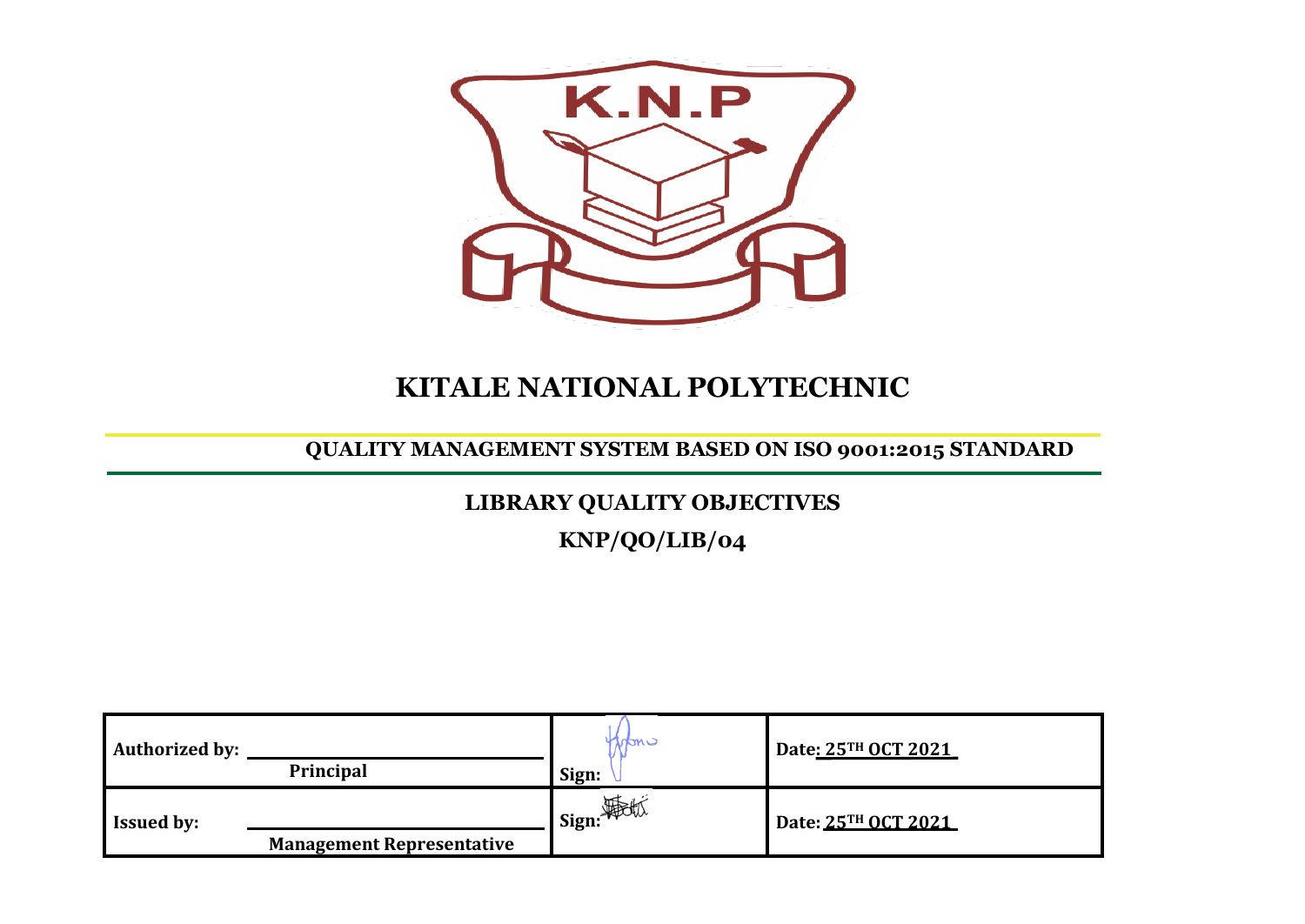#### **LIBRARY**

### **QUALITY OBJECTIVES FOR THE FY 2021-2022**

|    | Objective                                                                                                                                   | Who will be<br>responsible?                                                                                           | What will be done?                                                                                | When will it<br>be<br>completed?                                        | What<br>resources<br>will be required?                                           | How will the results be<br>monitored and evaluated?                                                                                                                                             |
|----|---------------------------------------------------------------------------------------------------------------------------------------------|-----------------------------------------------------------------------------------------------------------------------|---------------------------------------------------------------------------------------------------|-------------------------------------------------------------------------|----------------------------------------------------------------------------------|-------------------------------------------------------------------------------------------------------------------------------------------------------------------------------------------------|
|    | measurable<br>State<br>$\overline{a}$<br>quality<br>objective<br>addressing any of the<br>dimensions of quality<br>product / service        | Give the title of the<br>person to ensure that<br>the quality objective is<br>achieved (the process<br><i>owner</i> ) | State activities to be<br>undertaken to ensure that<br>the quality objective is<br>achieved       | For every activity in<br>column 3 indicate when it<br>will be completed | Indicate the resources<br>required to undertake<br>the activities in column<br>3 | Indicate how results will be<br>monitored and evaluated that<br>you've met the quality objective                                                                                                |
| 01 | To increase sitting<br>capacity of library<br>users from the<br>current 200 to 500<br>users by June 2022                                    | <b>HOD</b>                                                                                                            | Acquire more reading<br>tables<br>Expand the E-section<br>Extend the reading<br>area to upstairs. | 30/06/2022<br>30/06/2022<br>30/06/2022                                  | Funds                                                                            | Monitored by-<br>Observation of the sitting<br>capacity.<br>Requests for reading tables.<br>Evaluating by comparing<br>current sitting capacity and<br>the sitting capacity as at<br>30/06/2022 |
| 02 | To improve the<br>security system in<br>the library from the<br>current manual<br>system to an<br>automated security<br>system by June 2022 | <b>HOD</b>                                                                                                            | Acquisition of an<br>integrated security<br>system                                                | 30/06/2022<br>30/06/2022                                                | Funds                                                                            | Monitoring by<br>Requisitions for security<br>system<br><b>Evaluating by availability</b><br>of a working automated<br>security system.                                                         |

#### **PREPARED BY: HEAD OF LIBRARY.**

kmu **APPROVED BY: …… …………………………**